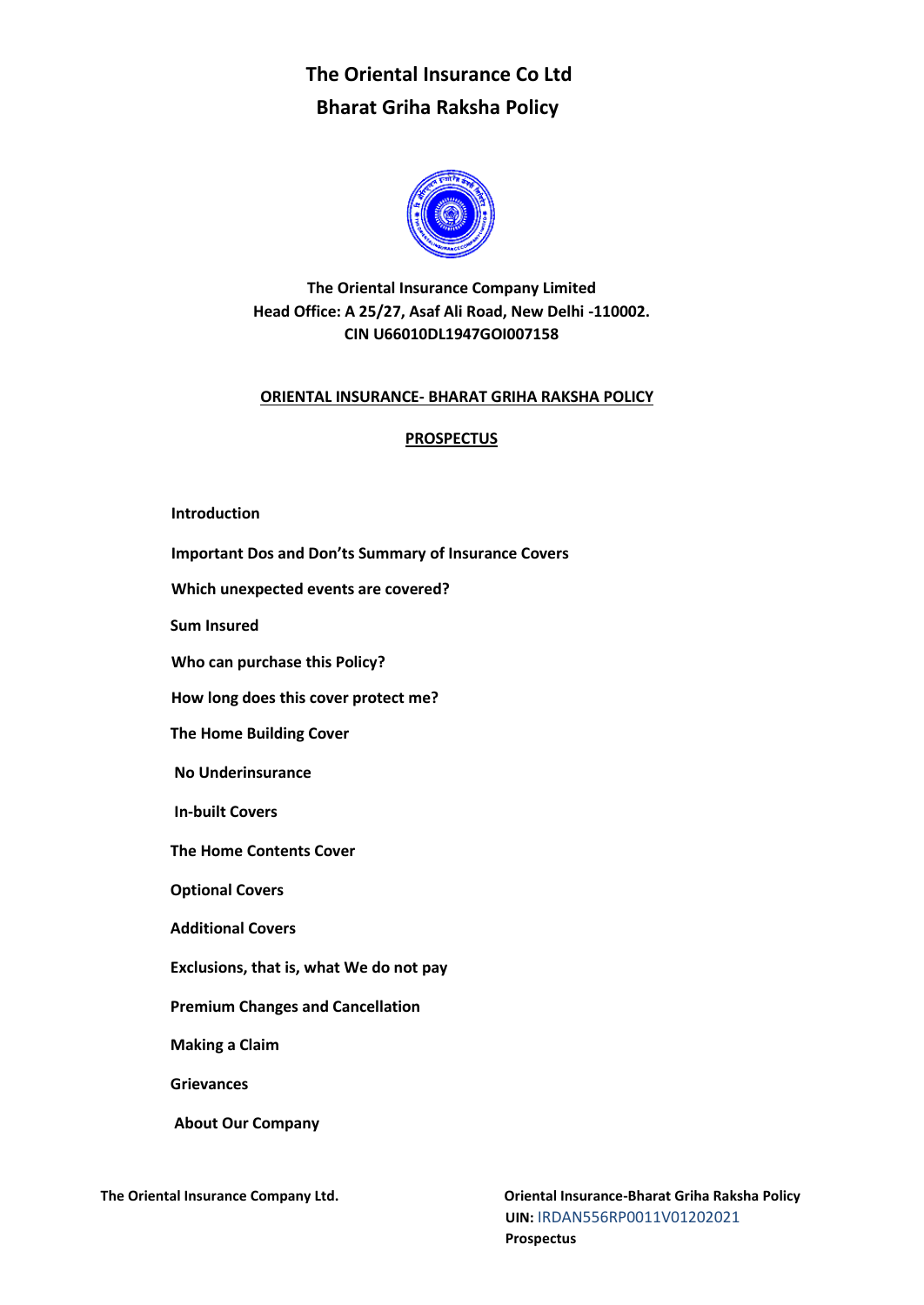

## **The Oriental Insurance Company Limited Head Office: A 25/27, Asaf Ali Road, New Delhi -110002. CIN U66010DL1947GOI007158**

## **ORIENTAL INSURANCE- BHARAT GRIHA RAKSHA POLICY**

## **PROSPECTUS**

### *Introduction*

This prospectus gives basic information about the **Bharat Griha Raksha** policy that You can purchase from us. The **Bharat Griha Raksha** Policy provides insurance cover for Your Home Building, and/or Home Contents.

In this Prospectus, You will find information about the following insurance covers:

- 1. **Home Building Cover**, that covers any loss, damage or destruction of Your Home Building,
- 2. **Home Contents Cover**, that covers articles or things in Your home,
- 3. **Optional Covers:** 
	- Cover for Valuable Contents on Agreed Value Basis
	- Personal Accident Cover

### *Important Do's and Don'ts*

| 1. | While filling up the Proposal<br>Form | Read the instructions in the proposal form carefully<br>before filling up the details.                                                                                                                                                                      |
|----|---------------------------------------|-------------------------------------------------------------------------------------------------------------------------------------------------------------------------------------------------------------------------------------------------------------|
|    |                                       | Understand the basis for arriving at the Sum Insured for<br>both Home Building and Home Contents before filling up<br>the details. This is given below in this Prospectus under<br>the heading 'Sum Insured'. It is also explained in the<br>Proposal Form. |
|    |                                       | Fill up the proposal form completely and answer all the<br>questions truthfully.                                                                                                                                                                            |

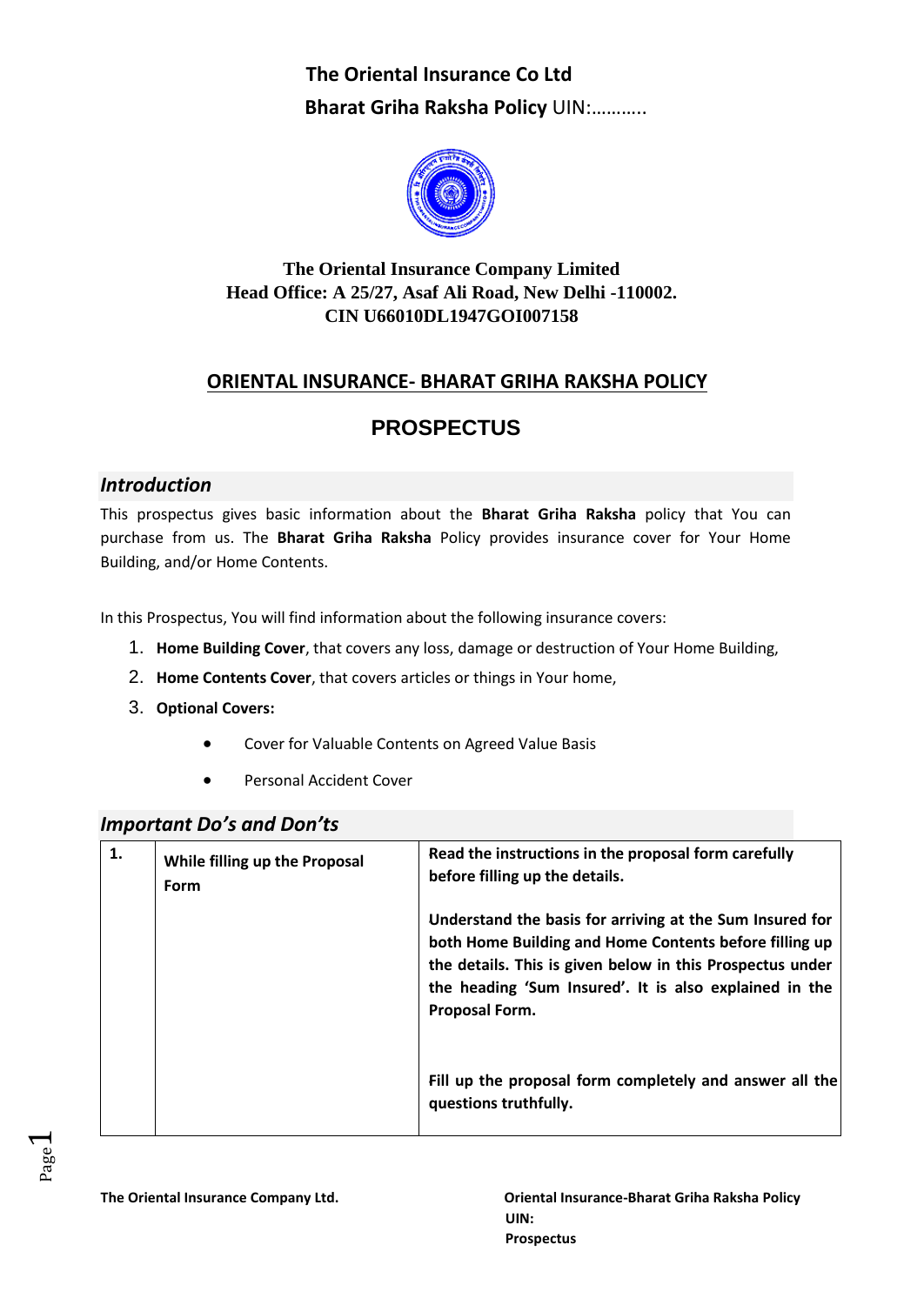## **The Oriental Insurance Co Ltd**

## **Bharat Griha Raksha Policy** UIN:………..

| 2. | Your Obligations during the Policy<br>Period | Take care to prevent theft, loss or damage to Your Home<br><b>Building and Home Contents.</b>                                                                                                                                                                                      |
|----|----------------------------------------------|------------------------------------------------------------------------------------------------------------------------------------------------------------------------------------------------------------------------------------------------------------------------------------|
|    |                                              | Inform Us of any change in circumstances such as change<br>of address, details of additions or alterations to Home<br><b>Building etc.</b>                                                                                                                                         |
|    |                                              | Do not allow unauthorized persons to occupy Your Home<br>Building.                                                                                                                                                                                                                 |
| 3. | Your Obligations when You have a<br>Claim    | 1. Give notice of loss to Us, as required.<br>2. Inform the respective authorities, as required.<br>3. Make true and full disclosures in Your claim form.<br>4. Give all documents supporting the claim.<br>5. Give full cooperation for inspection and investigation<br>of claim. |

## *Summary of insurance covers*

If Your Home Building or the articles or things in your home are lost, damaged or destroyed because of the following unforeseen events that occur during the Policy Period, We provide cover as follows:

| Name of Cover |                 | <b>Your loss</b>                                    | We pay                                                                                                                                                              | Nature of Cover |
|---------------|-----------------|-----------------------------------------------------|---------------------------------------------------------------------------------------------------------------------------------------------------------------------|-----------------|
| Home Cover    | <b>Building</b> | Building is damaged                                 | Cost of repairs, Architect's,<br>Surveyor's, Consulting<br>Engineer's fees, Costs of<br>removing debris, Loss of Rent<br>and Rent for Alternative<br>Accommodation. | Standard        |
|               |                 | Building is completely<br>destroyed (Total<br>Loss) | Cost of Construction                                                                                                                                                | Standard        |

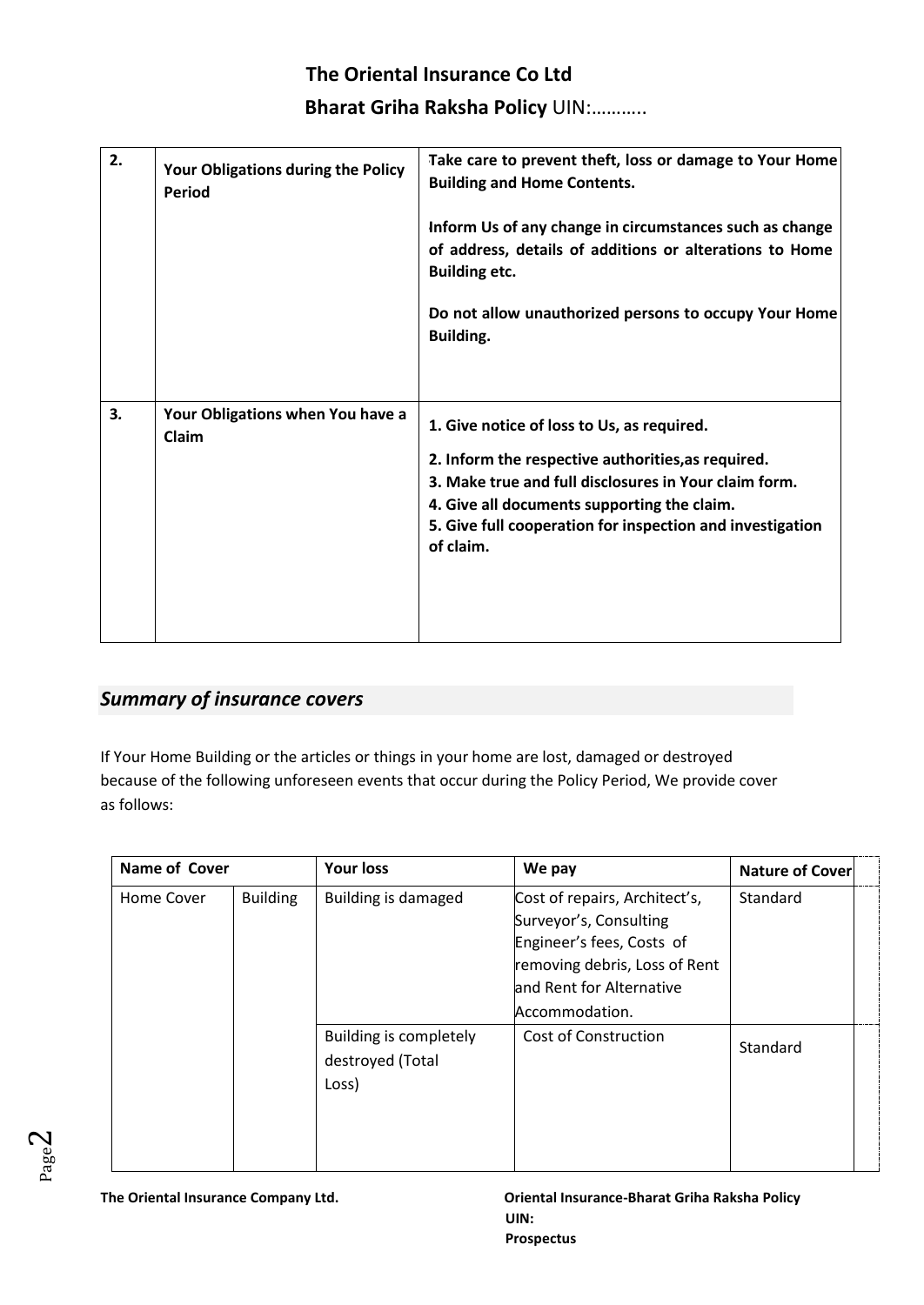| <b>Home Contents</b><br>Cover                                                          | Any General Content is<br>damaged                                                                                                             | Cost of repairs                                            | Standard                                                                                                                                                                                                                                                                                                |
|----------------------------------------------------------------------------------------|-----------------------------------------------------------------------------------------------------------------------------------------------|------------------------------------------------------------|---------------------------------------------------------------------------------------------------------------------------------------------------------------------------------------------------------------------------------------------------------------------------------------------------------|
|                                                                                        | Article or thing is lost or<br>destroyed (Total Loss)                                                                                         | Cost of replacing that item<br>with a same or similar item | Where Home<br>Building is also<br>covered,<br>General Contents are<br>automatically<br>covered for<br>20% of the Sum<br>Insured of the Home<br>Building subject to a<br>maximum of ₹10<br>Lakh. You can opt<br>out of the cover or<br>the<br>increase<br>Sum Insured by<br>declaring<br>the<br>details. |
| Personal Accident Cover                                                                | Unfortunate death of<br>Your<br>spouse<br>or<br>Yourself due to an insured<br>peril that caused damage<br>to Home Building and/or<br>Contents | ₹5,00,000/- per person                                     | Optional                                                                                                                                                                                                                                                                                                |
| Cover for Valuable<br>Contents on Agreed Value<br>Basis (under Home Contents<br>Cover) | Valuable content is<br>physically damaged<br>Valuable content is a total<br>loss                                                              | Cost of repair<br><b>Agreed Value</b>                      | Optional                                                                                                                                                                                                                                                                                                |

## *Which unexpected events are covered?*

We give insurance cover for physical loss or damage, or destruction caused to Insured Property by the following unforeseen events occurring during the Policy Period.

Page ო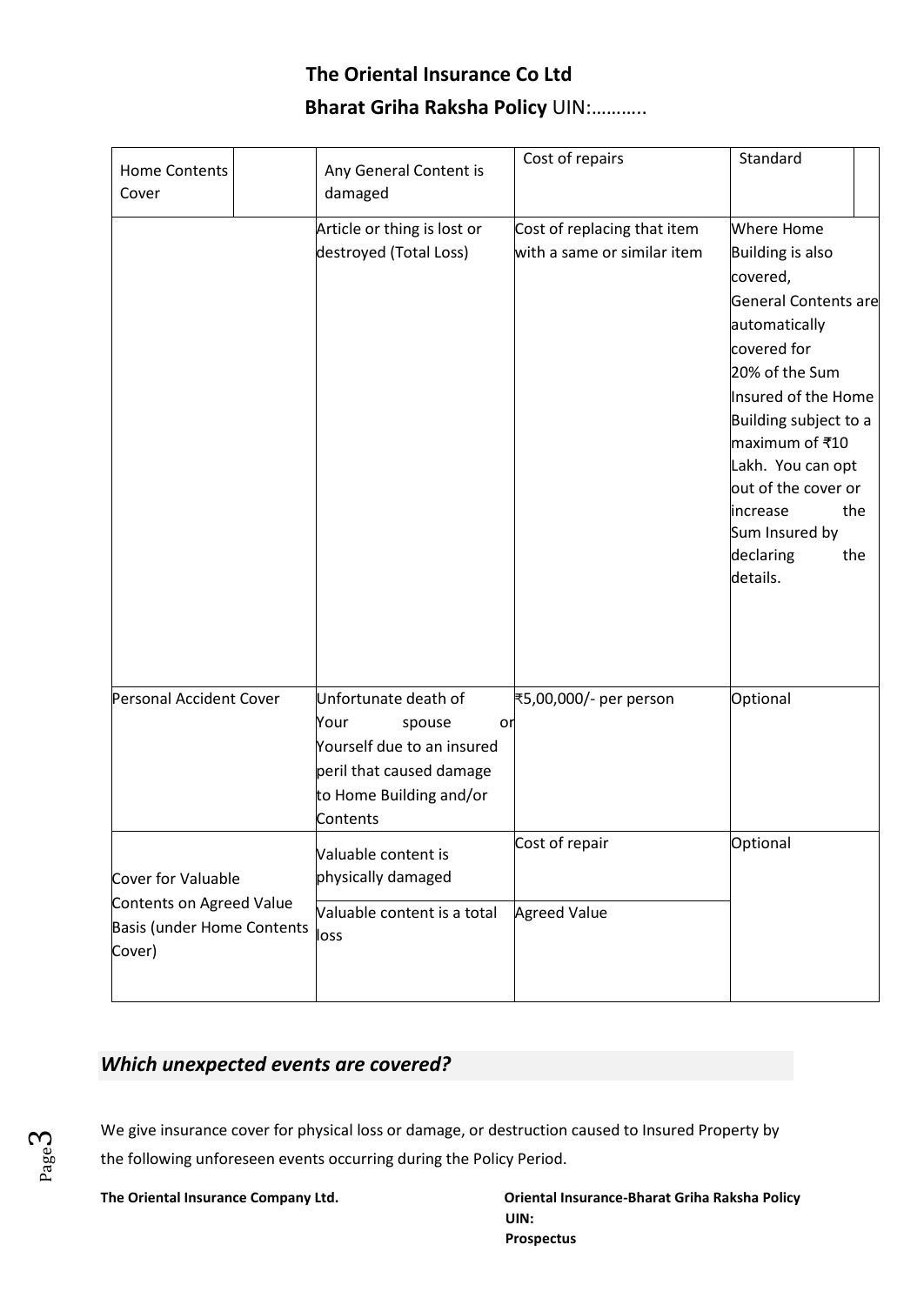The events covered are given in Column A and those not covered in respect of these events are given in Column B.

|    | <b>Column A</b>                                                                           | <b>Column B</b>                                                                                                                                                                                                                                                                                                                                                             |
|----|-------------------------------------------------------------------------------------------|-----------------------------------------------------------------------------------------------------------------------------------------------------------------------------------------------------------------------------------------------------------------------------------------------------------------------------------------------------------------------------|
|    | We cover physical loss or damage, or<br>destruction caused to the Insured<br>Property by  | We do not cover any loss or damage,<br>or<br>destruction caused to the Insured Property                                                                                                                                                                                                                                                                                     |
| 1. | Fire                                                                                      | Caused by burning of Insured Property by order<br>of any Public Authority.                                                                                                                                                                                                                                                                                                  |
| 2. | <b>Explosion or Implosion</b>                                                             |                                                                                                                                                                                                                                                                                                                                                                             |
| 3. | Lightning                                                                                 |                                                                                                                                                                                                                                                                                                                                                                             |
| 4. | Earthquake, volcanic eruption, or other<br>convulsions of nature                          |                                                                                                                                                                                                                                                                                                                                                                             |
| 5. | Storm, Cyclone, Typhoon, Tempest,<br>Hurricane, Tornado, Tsunami, Flood and<br>Inundation |                                                                                                                                                                                                                                                                                                                                                                             |
| 6. | Subsidence of the land on which Your<br>Home Building stands,<br>Landslide, Rockslide     | caused by<br>a. normal cracking, settlement or bedding down<br>of new structures,<br>b. the settlement or movement of made up<br>ground,<br>C. coastal or river erosion,<br>d. defective design or workmanship or use of<br>defective materials, or<br>e. Demolition, construction, structural<br>alterations or repair of any property, or<br>ground works or excavations. |
| 7. | Bush fire, Forest Fire, Jungle Fire                                                       |                                                                                                                                                                                                                                                                                                                                                                             |

Page 4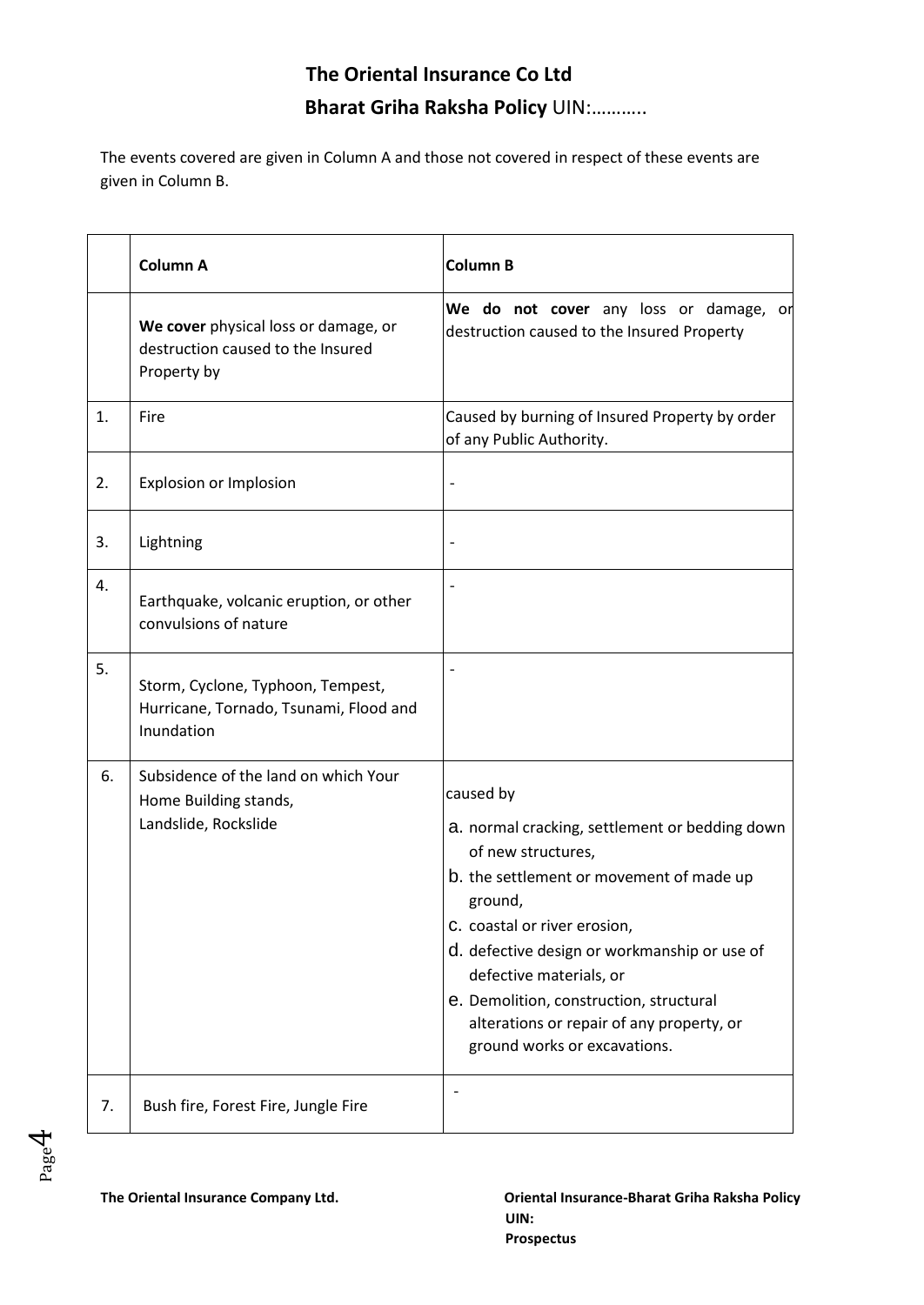|     | <b>Column A</b>                                                                                                                                                              | <b>Column B</b>                                                                                                                                                                                                                                                            |
|-----|------------------------------------------------------------------------------------------------------------------------------------------------------------------------------|----------------------------------------------------------------------------------------------------------------------------------------------------------------------------------------------------------------------------------------------------------------------------|
| 8.  | Impact damage of any kind, i.e., damage<br>caused by impact of, or collision caused by<br>any external physical object (e.g. vehicle,<br>falling trees, aircraft, wall etc.) | Caused by pressure waves caused by aircraft or<br>other aerial or space devices travelling at sonic or<br>supersonic speeds.                                                                                                                                               |
| 9.  | Missile testing operations                                                                                                                                                   |                                                                                                                                                                                                                                                                            |
| 10. | Riot, Strikes, Malicious Damages                                                                                                                                             | caused by                                                                                                                                                                                                                                                                  |
|     |                                                                                                                                                                              | dispossession,<br>a. temporary or<br>permanent<br>confiscation, commandeering, requisition or<br>destruction by order of the government or any<br>lawful authority, or<br>b. Temporary or permanent dispossession of<br>Your Home by unlawful occupation by any<br>person. |
| 11  | Acts of terrorism                                                                                                                                                            | Exclusions and Excess as per Terrorism Clause<br>attached. - Annexure 1                                                                                                                                                                                                    |
|     | (Coverage as per Terrorism Clause<br>attached)                                                                                                                               |                                                                                                                                                                                                                                                                            |
| 12. | Bursting or overflowing of water tanks,<br>apparatus and pipes,                                                                                                              |                                                                                                                                                                                                                                                                            |
| 13. | Leakage from automatic sprinkler<br>installations.                                                                                                                           | repairs or alterations in Your Home or the<br>a.<br>building in which Your Home is located,<br>b.<br>repairs, removal or extension of any sprinkler<br>installation, or<br>defects in the construction known to<br>c.<br>You.                                              |
| 14. | Theft within 7 days from the occurrence<br>of and proximately caused by any of the<br>above Insured Events.                                                                  | if it is<br>any article or thing outside Your Home, or<br>a.<br>b. any article or thing attached from the outside<br>of the outer walls or the roof of Your Home,<br>unless securely mounted.                                                                              |

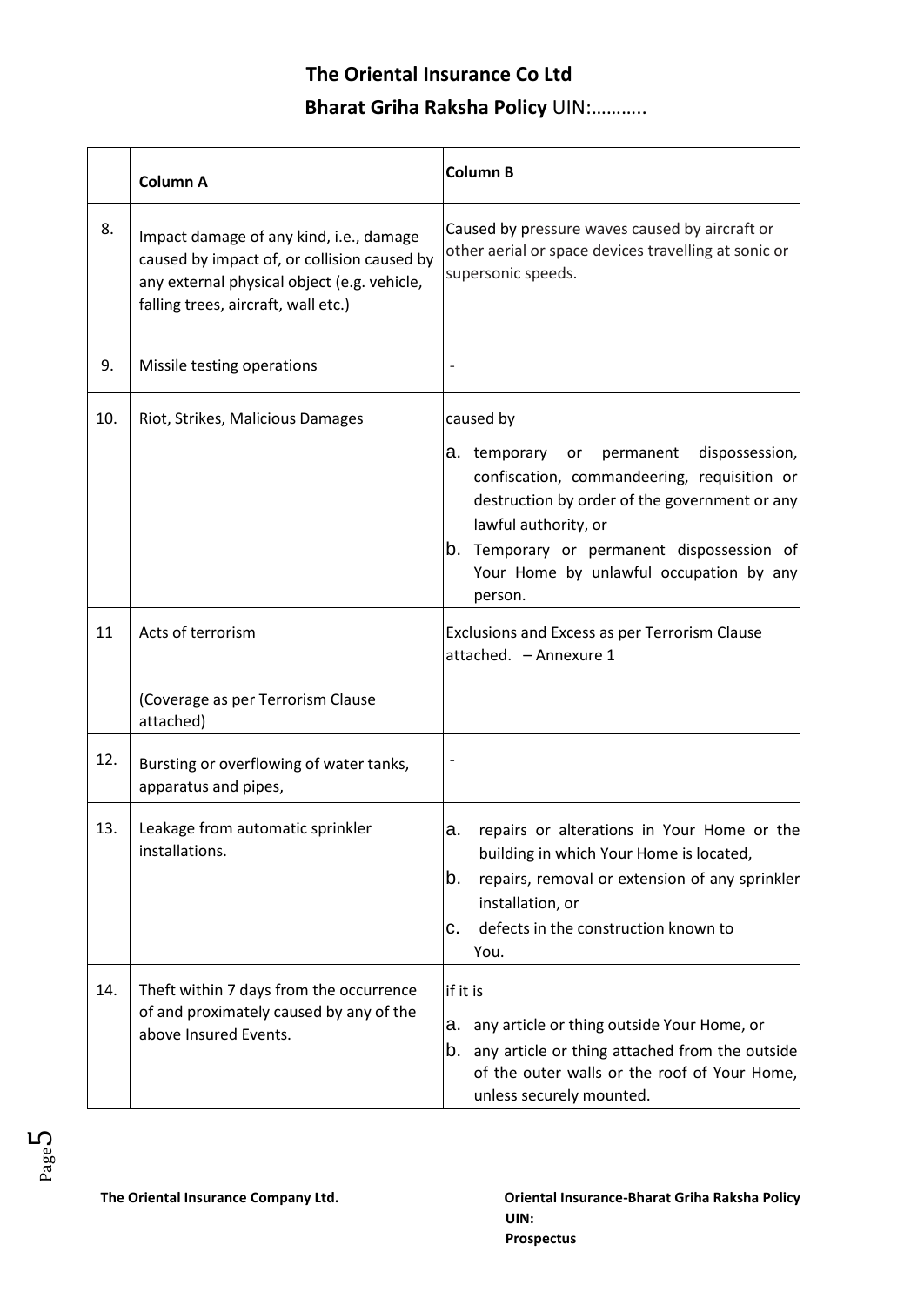#### *Examples*

- *1. Your home catches fire. All its doors are opened for fighting the fire. A person takes advantage of the situation and carries away Your TV Set. Since this theft follows a fire and happened on the day of the fire i.e., within 7 days of occurrence of the fire, we will pay for your loss upto the limits of the applicable Sum Insured.*
- *2. During riots, a rioter breaks a window of your home and takes away articles of value ₹ 15,000. It costs ₹ 20,000 to repair the window. Here the loss is due to theft, which arose during riots (and therefore occurred within 7 days of occurrence of the event), which is an insured event. It arose at a time when You were not in a position to protect Your home and articles. We will pay ₹ 15,000 for the loss of contents, and ₹ 20,000 for repairs of the window.*

#### *Sum Insured*

#### **i) For Home Building:**

The maximum amount we pay under this Policy is the Sum Insured which is based on the prevailing Cost of Construction of Your Home Building at the Policy Commencement Date as declared by you and accepted by us. It is shown in the Policy Schedule. If Policy Schedule shows any limit for any cover or item, such limit is the maximum we will pay for that item or cover. Premium is calculated with reference to the amount of Sum Insured.

If you have purchased an annual policy, the Sum Insured will be automatically increased each day by an amount representing 1/365th of 10% of Sum Insured at the Policy Commencement Date.

If you have purchased a policy of more than one-year duration, the Sum Insured will automatically increase each year by 10% for Home Building Cover without additional premium for a maximum of 100% of the Sum Insured at Policy Commencement Date. There will be no additional premium for this increase.

#### *Example*

*On 1 January 2017, you have purchased Bharat Griha Raksha for Your Home Building for three years. Sum Insured for the building of Your* 

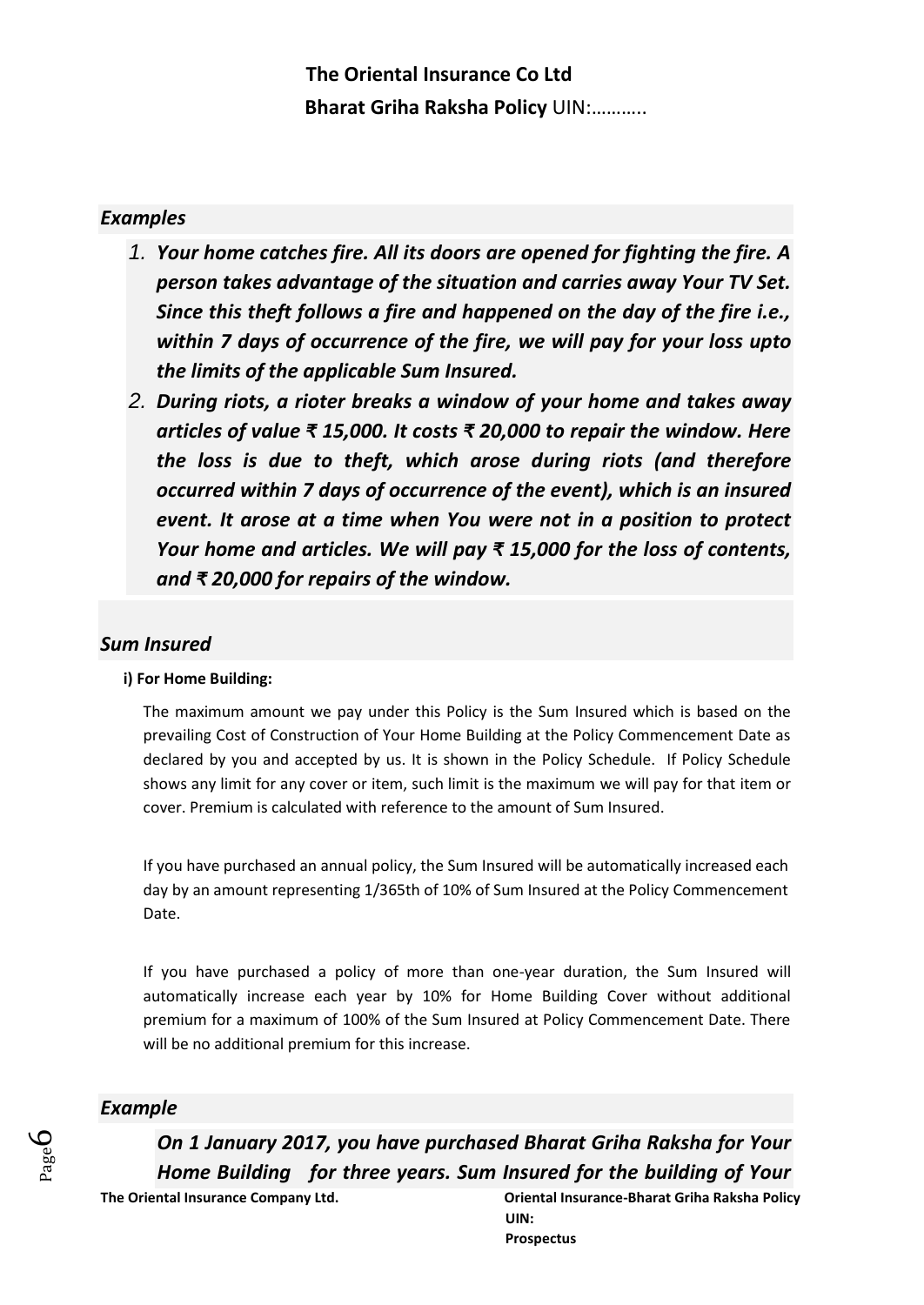## *home is ₹ 5,00,000. The Sum Insured for the Building will be as follows:*

| Period                      | Sum Insured for Building(₹) |
|-----------------------------|-----------------------------|
| 1-1-2018 to 31-12-2018      | 5,50,000                    |
| $\ $ 1-1-2019 to 31-12-2019 | 6,00,000                    |

#### **ii) For Home Contents:**

The maximum amount we pay under this policy is the Sum Insured and it is shown in the policy schedule. If the Policy Schedule shows any limit for any item, or category or groups of items, such limit is the maximum we will pay for that item.

The policy has inbuilt cover for General Contents of Your Home equal to 20% of the Sum Insured for Home Building subject to a maximum of ₹10 Lakhs (Rupees Ten lakh) if You have opted for both Home Building and Home Contents cover. You can choose a higher Sum Insured by declaring it in the Proposal Form and paying additional premium.

If you have purchased only Home Contents cover, you have to declare Sum Insured for General Contents.

The Sum Insured you have chosen for General Contents must be enough to cover the cost of replacement of that item/s.

When we pay you the full Sum Insured for any cover or any item covered, the Policy ends to that extent. Except this, the insurance cover will be maintained up to the full Sum Insured throughout the Policy Period. You need to pay only the proportionate additional premium. This will ensure that Your Home Building and its contents remain insured throughout.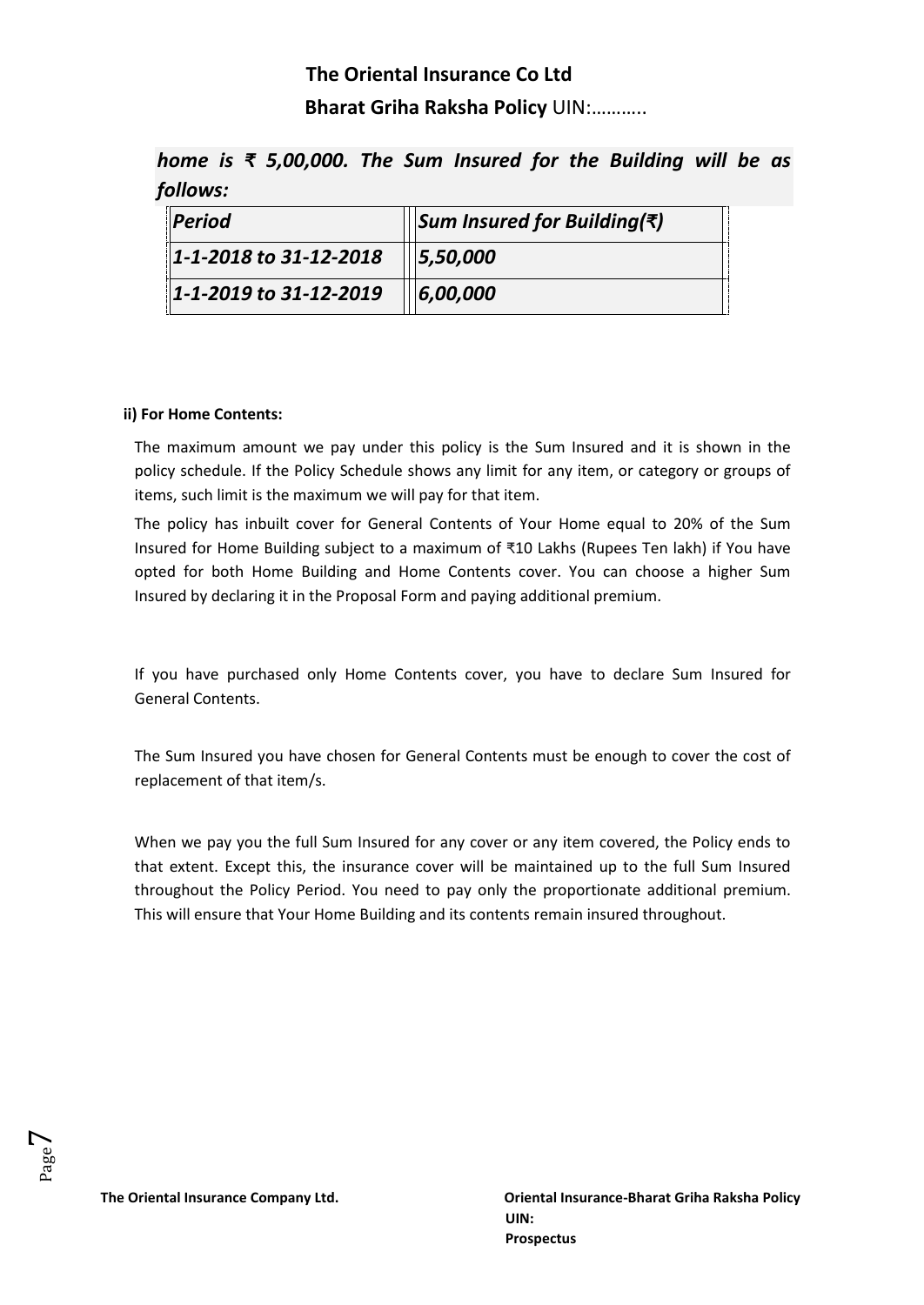### *Example*

- *1. If Your TV Set insured for ₹ 15000 is destroyed in fire or stolen within 7 days of the fire, and We pay Your claim of ₹ 15000, the new TV that You buy will not be covered under this Policy unless You add it again and pay additional premium. If Your TV set is repaired, and We pay You repair charges of ₹ 5,000, the cover for the same TV will continue for ₹ 10000. It will continue for ₹ 15,000 if You pay proportionate premium again.*
- *2. If Your home building insured for ₹ 20,00,000 is severely damaged and We pay You ₹ 20,00,000 under the Home Building Cover to cover its repair and reconstruction, You will not be covered under this Policy for the new building that You construct, unless You pay premium for the cover.*

## *Who can purchase this Policy?*

You can purchase the Home Building Cover if you own or are a tenant of the Home Building and you are liable for insurance. You can also purchase Home Contents cover for articles or things in your home.

## *How long does this cover protect me?*

The cover protects you during the period of the policy. You can buy the policy for one year or more than one year but the policy duration cannot exceed 10 years.

## *The Home Building Cover*

**The Building:** You can purchase this cover for your home, i.e., your building, flat, apartment, duplex apartment, bungalow or any dwelling place. Fittings and fixtures are included. Additional structures like garages, domestic outhouses for residence, compound walls, fences, gates, retaining walls and internal roads, parking space, water tanks for residence, parking space, are also covered.

### **Who can purchase?** You can purchase this cover if

- 1. You own the structure,
- 2. You are occupying Your home as purchaser under an agreement of sale,
- 3. You are an authorized occupier of Your home,
- 4. Your structure is occupied by a tenant, a licensee or your employee, or
- 5. You are a tenant under an agreement in writing and are liable for insurance.

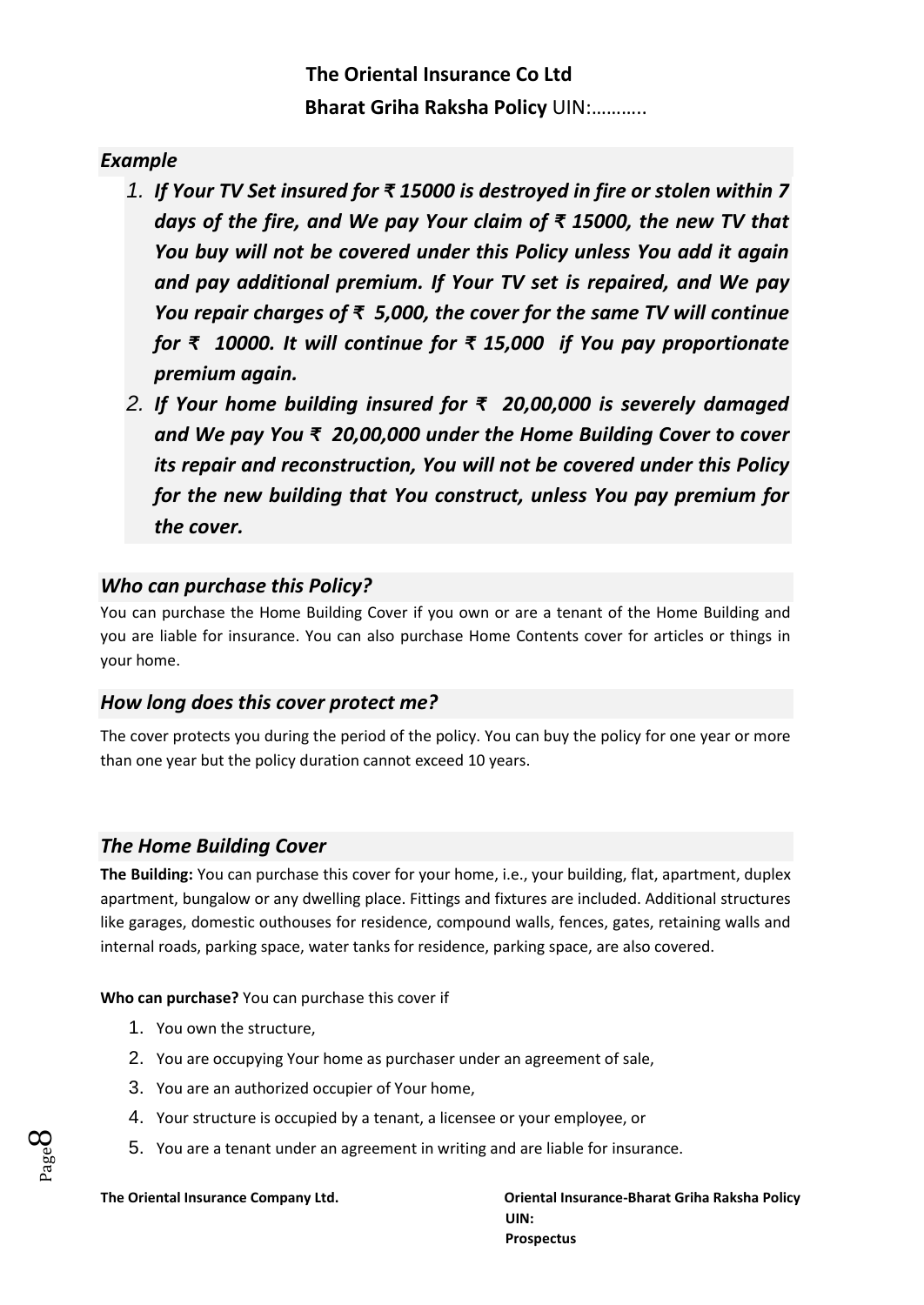**Residential use**: You can purchase this insurance cover if Your Home Building is used for residence. If you carry on commercial activity by employing other persons, you must purchase another insurance cover meant for commercial premises.

## *Examples*

- *1. You have let out your house under a registered lease to your tenant. You can purchase Home Building Cover as its owner. Your tenant can purchase the Home Contents Cover.*
- *2. You own a two-storey house. You and Your family reside in the building and run a grocery shop in two rooms of the ground floor and personally attend to the grocery business. You can purchase this policy.*
- *3. You own and reside in a three-storey house. You are a partner in a firm that runs an electronic shop on the ground floor. Five employees attend the shop. You can purchase this policy only for the two floors of the building where you reside. You can purchase other policies to cover the shop on the ground floor.*

## **Sum Insured**

The Sum Insured for the Home Building Cover shall be equal to the Cost of Construction of Your Home Building including fittings and fixtures at the Policy Commencement date. The cost of construction is calculated as follows-

[Carpet area of your home structure in sq.m. X rate of cost of construction at the commencement date declared by you and accepted by us] + cost of construction for additional structures at the Policy Commencement date declared by You and accepted by Us.

The rate of cost of construction is the prevailing rate of cost of construction of Your Home Building at the Policy Commencement date as declared by you and accepted by Us.

## *Example*

Page  $\sigma$ 

*The area of Your Home Building is 100 sq m. You declare, and We accept, that rate of cost of construction of Your Home Building is ₹ 20,000 per sq.m. Your Home Building is insured for ₹ 20,00,000. Your Home Building is damaged by earthquake and is a total loss. Our surveyor assesses the reconstruction cost on the date of earthquake at*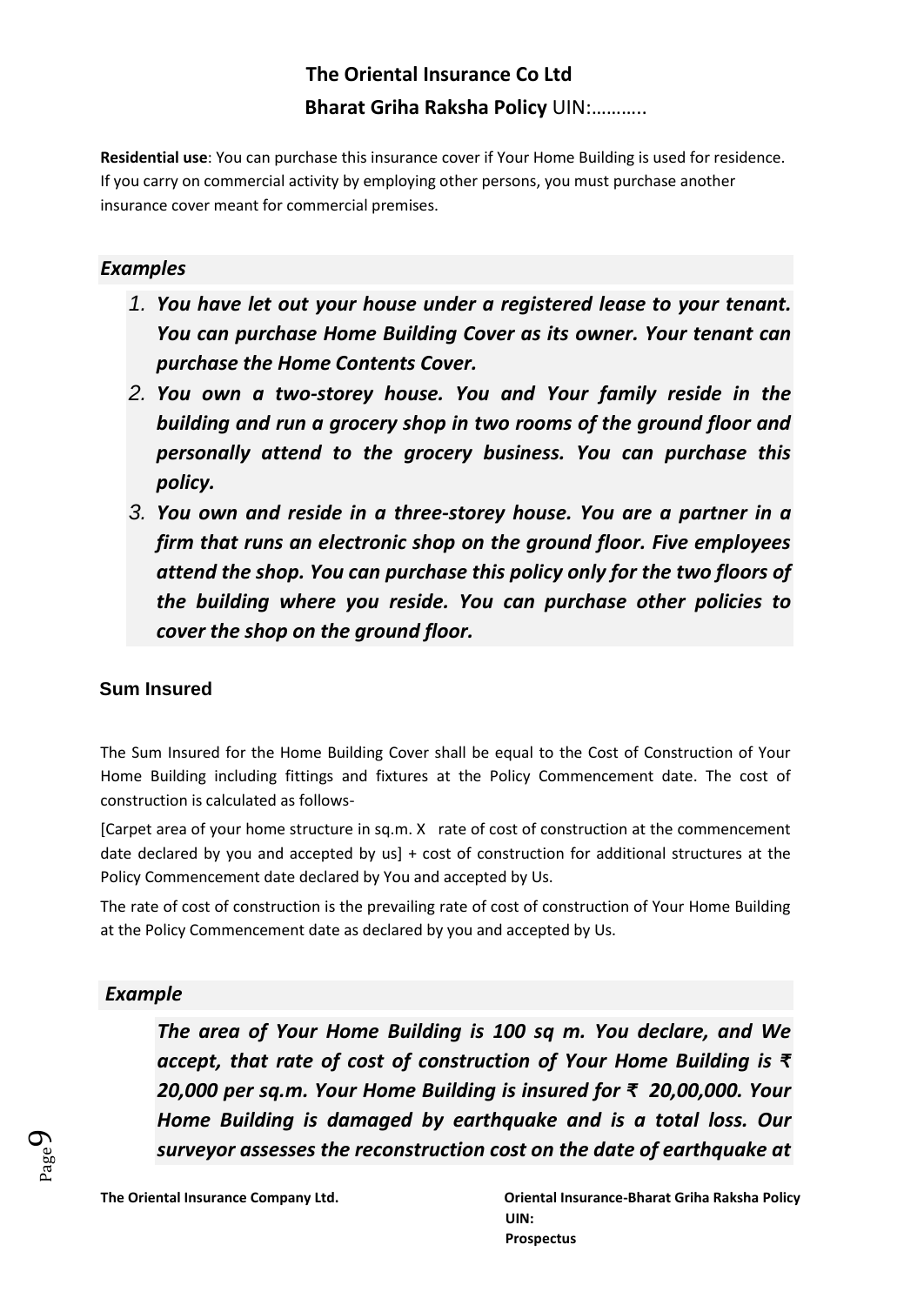## *₹ 16,00,000 calculated at ₹ 16,000 per sq m for that town. Since We accepted the rate that You declared, We will pay ₹ 20,00,000.*

If the actual carpet area is less than the carpet area you have declared, We will calculate the claim amount on the basis of the actual carpet area.

### *Example*

*The area of Your Home Building is 100 sq m. The rate of cost of construction for Your Home Building is ₹ 15,000 per sq m. By mistake, You have declared an area of 120 sq.m., and Your Home Building is insured for ₹ 18,00,000 instead of ₹ 15,00,000. Your Home Building gets totally damaged by earthquake. Since the actual area was not correctly declared, We will pay ₹ 15,00,000.* 

### *No Underinsurance*

Underinsurance does not apply to the **Bharat Griha Raksha** policy. This is a very special feature of this policy. Thus, if Your Sum Insured calculated on the basis of the information that you have provided Us is less than the actual value at risk, the difference will not affect the amount We pay.

### *Example*

*The area of Your Home Building is 100 sq.m. The rate of cost of construction for that town is ₹ 15,000 per sq.m. By mistake, You have declared an area of 90 sq.m., and Your Home Building is insured for ₹ 13,50,000, instead of ₹ 15,00,000. There is a loss that requires repairs that cost You ₹ 5,00,000. We will pay You ₹ 5,00,000.* 

### *In-built Covers*

The **Bharat Griha Raksha** policy also pays for the following expenses:

- a. Upto 5% of the claim amount for reasonable fees of architect, surveyor, consulting engineer;
- b. Upto 2% of the claim amount for reasonable costs of removing debris from the site.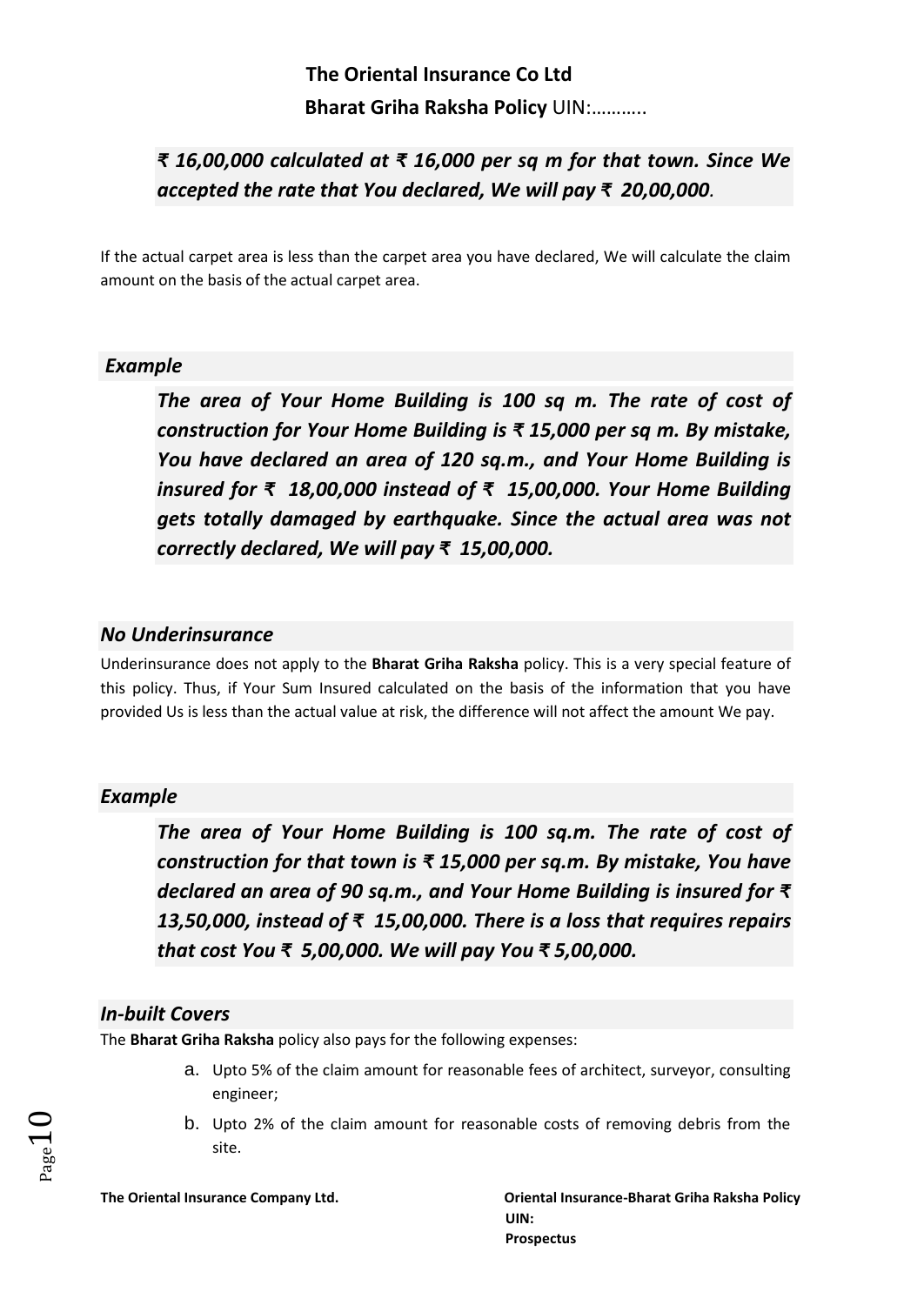Further, the policy also pays for Loss of Rent and Rent for Alternative Accommodation while the Home Building is not fit for living because of physical loss arising out of an Insured Event.

### *The Home Contents Cover*

**The Contents:** You can purchase this cover for the articles or things of personal, non-commercial use which are located inside your home. This policy covers **General Contents** that are usual in any home i.e., furniture and fittings, television sets, telephones, electronic items, antennas, water storage equipment, air conditioners, kitchen equipment and other household items.

You can pay additional premium and purchase cover for **Valuable Contents***,* like Jewellery, silverware, paintings, works of art, valuable carpets, antique items, curios, paintings.

**Some contents are not covered, like** bullion or unset precious stones, manuscripts, vehicles, explosive substances

**Location and use of contents:** You can choose this cover for Contents that are located in your home and are used for personal use.

### **Sum Insured**

The Policy has an in-built cover for General Contents of Your home equal to 20% of the Sum Insured for Home Building Cover subject to a maximum of ₹ 10 Lakh (Rupees Ten Lakh) if You have opted for both Home Building and Home Contents cover. You can choose a higher Sum Insured by declaring it in the Proposal Form, along with details and by paying additional premium.

If You have purchased only Home Contents cover, You have to declare Sum Insured for General Contents.

### *Example*

*The carpet area of Your Home Building is 100 sq.m. The rate of cost of construction for Your home building is Rs 20,000 per sq.m. You have opted for both Home Building and Home Contents cover but have not specifically mentioned anything about Sum Insured for contents in your proposal. Contents in Your home are worth ₹ 8,00,000. The contents of Your home are damaged in a fire and loss is ₹ 2,00,000. We will pay You ₹ 2,00,000 because contents of ₹ 4,00,000 (20% of building Sum Insured) is an in-built cover.*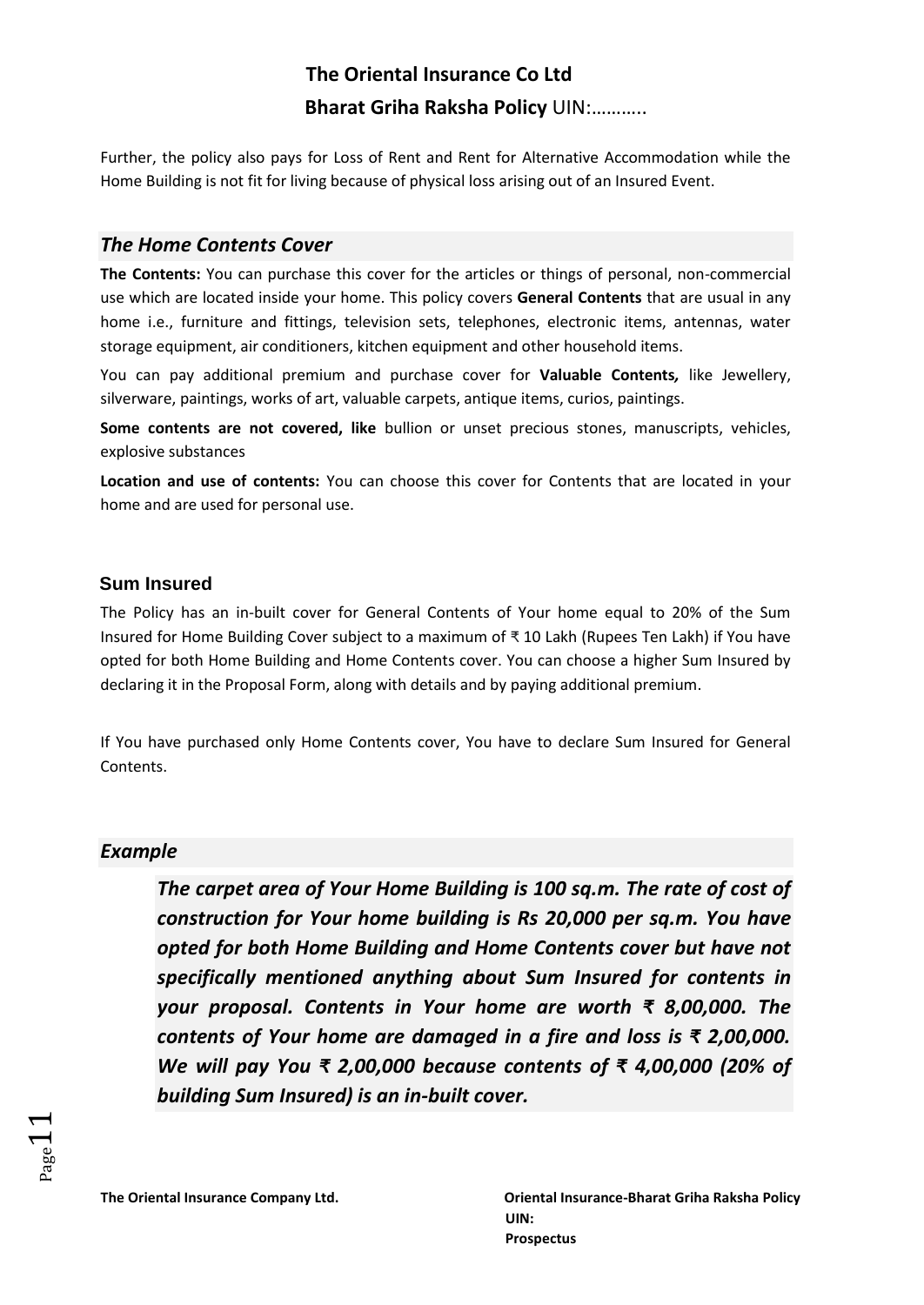The Sum Insured you have chosen must be enough to cover the cost of replacement of the Contents when You purchase the policy.

**Who can purchase?** You can purchase this cover if

- 1. You are the owner of the articles or things,
- 2. You have purchased the articles or things under instalment or hire purchase system, or on lease, or
- 3. You are responsible for the articles or things as part of written contract of employment.

Thus, a tenant, lessee, licensee or employee can purchase the Home Contents Cover.

## *Examples*

- *1. You occupy a flat provided to you by your employer. You can purchase Home Contents Cover for Your articles or things in the flat.*
- *2. A company owns a building consisting of flats occupied by its employees. The employees can purchase Home Contents Cover. The company can purchase only Home Building Cover.*

## *Optional Covers*

You can purchase Optional covers under Your **Bharat Griha Raksha** Policy. You must apply for these covers, and pay additional premium.

**i) Cover for Valuable Contents on Agreed Value Basis (under Home Contents Cover):**  Valuable contents of Your Home such as jewellery, silverware, paintings, works of art etc. can be covered under this optional cover. A value of these contents may be agreed between you and Us on the basis of valuation certificate submitted by You and accepted by Us. However, We will waive requirement of valuation certificate if the Sum Insured opted is up to ₹5 Lakh (Rupees Five Lakh) and individual item value does not exceed ₹1 Lakh (Rupees One Lakh).

If valuable contents are physically damaged by any insured event, we will pay the cost of repairing the item. If the valuable contents are a total loss we will pay Sum Insured for the item.

**ii) Personal Accident Cover**: If the insured peril causing damage to Your Home Building and/or Contents also results in the death of either You or Your spouse, We will pay compensation of ₹5 Lakh per person.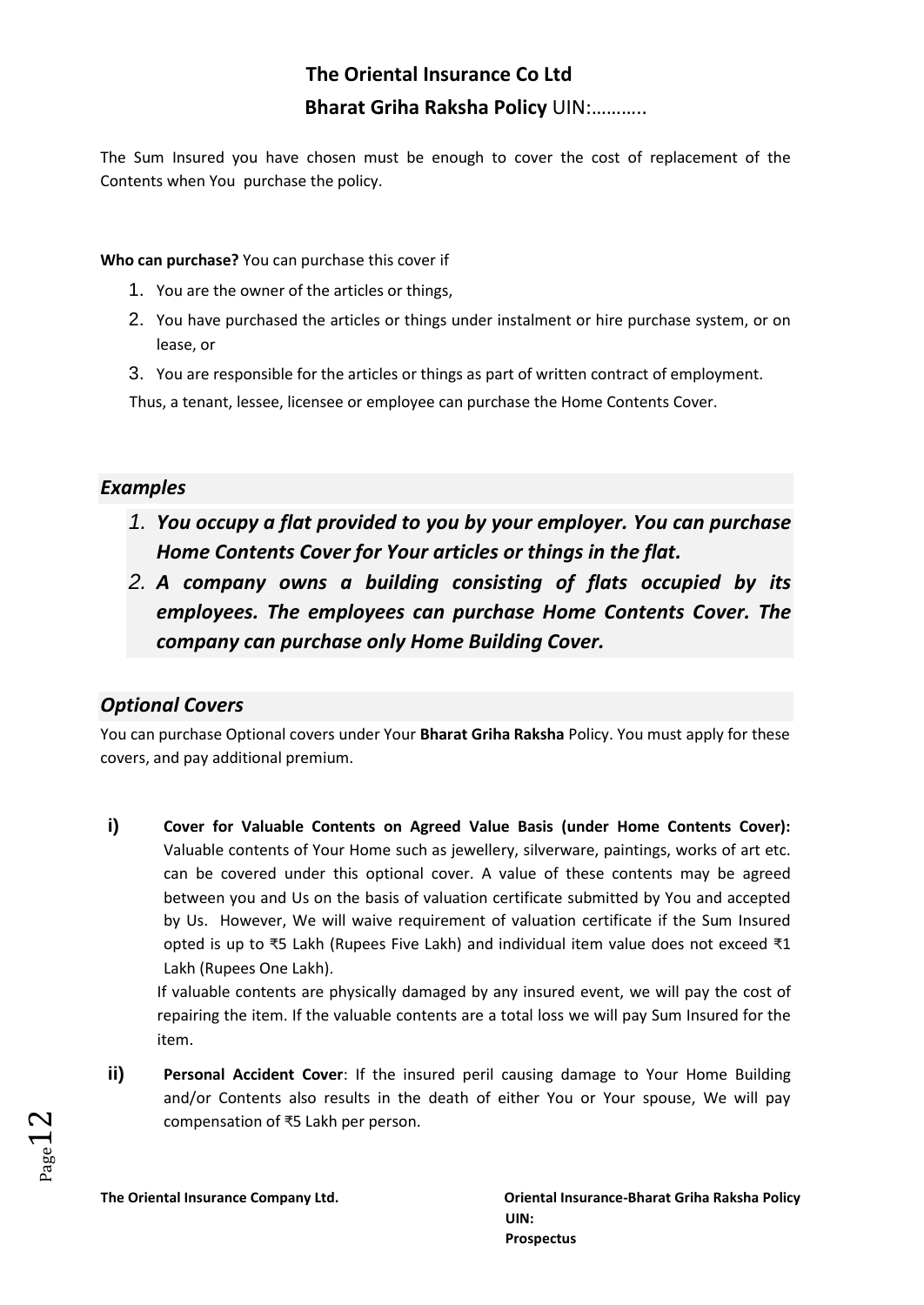## *Additional covers under Bharat Griha Raksha*

You can buy the following add-ons (additional covers) that will be added to Your **Bharat Griha Raksha** Policy:

..........................

#### *TO BE FOLLOWED*

### *Exclusions, that is, what we do not pay*

We do not cover losses and expenses for any loss or damage or destruction of the Insured Property that is directly or indirectly a result of or is caused by or arising from events, stated below:

- 1. Your deliberate, wilful or intentional act or ommission, or of anyone on Your behalf, or with Your connivance.
- 2. War, invasion, act of foreign enemy hostilities or war-like operations (whether war is declared or not), civil war, mutiny, civil commotion amounting to a popular rising, military rising, rebellion, revolution, insurrection or military or usurped power.
- 3. Ionising radiation or contamination by radioactivity from any nuclear fuel or from any nuclear waste from combustion of nuclear fuel, or the radioactive, toxic, explosive or other hazardous properties of any explosive nuclear assembly or nuclear component that is part of it.
- 4. Pollution or contamination, unless
	- i. the pollution or contamination itself has resulted from an Insured Event, or
	- ii. an Insured Event itself results from pollution or contamination.
- 5. Loss, damage or destruction to any electrical/electronic machine, apparatus, fixture, or fitting by over-running, excessive pressure, short circuiting, arcing, self heating or leakage of electricity from whatever cause (lightning included). This exclusion applies only to the particular machine so lost, damaged or destroyed.
- 6. Loss or damage to bullion or unset precious stones, manuscripts, plans, drawings, securities, obligations on documents of any kind, coins or paper money, cheques, vehicles, and explosive substances, unless otherwise expressly stated in the policy.
- 7. Loss of any Insured Property which is missing or has been mislaid or its disappearance cannot be linked to any single identifiable event.
- 8. Loss or damage to any Insured Property removed from Your Home to any other place.
- 9. Loss of earnings, loss by delay, loss of market or other consequential or indirect loss or damage of any kind or description whatsoever.
- 10.Any reduction in market value of any Insured Property after its repair or reinstatement.
- **The Oriental Insurance Company Ltd. Oriental Insurance-Bharat Griha Raksha Policy** 11.Any addition, extension, or alteration to any structure of Your Home Building that increases its Carpet Area by more than 10% of the Carpet Area existing at the Commencement Date or later

**UIN: Prospectus**

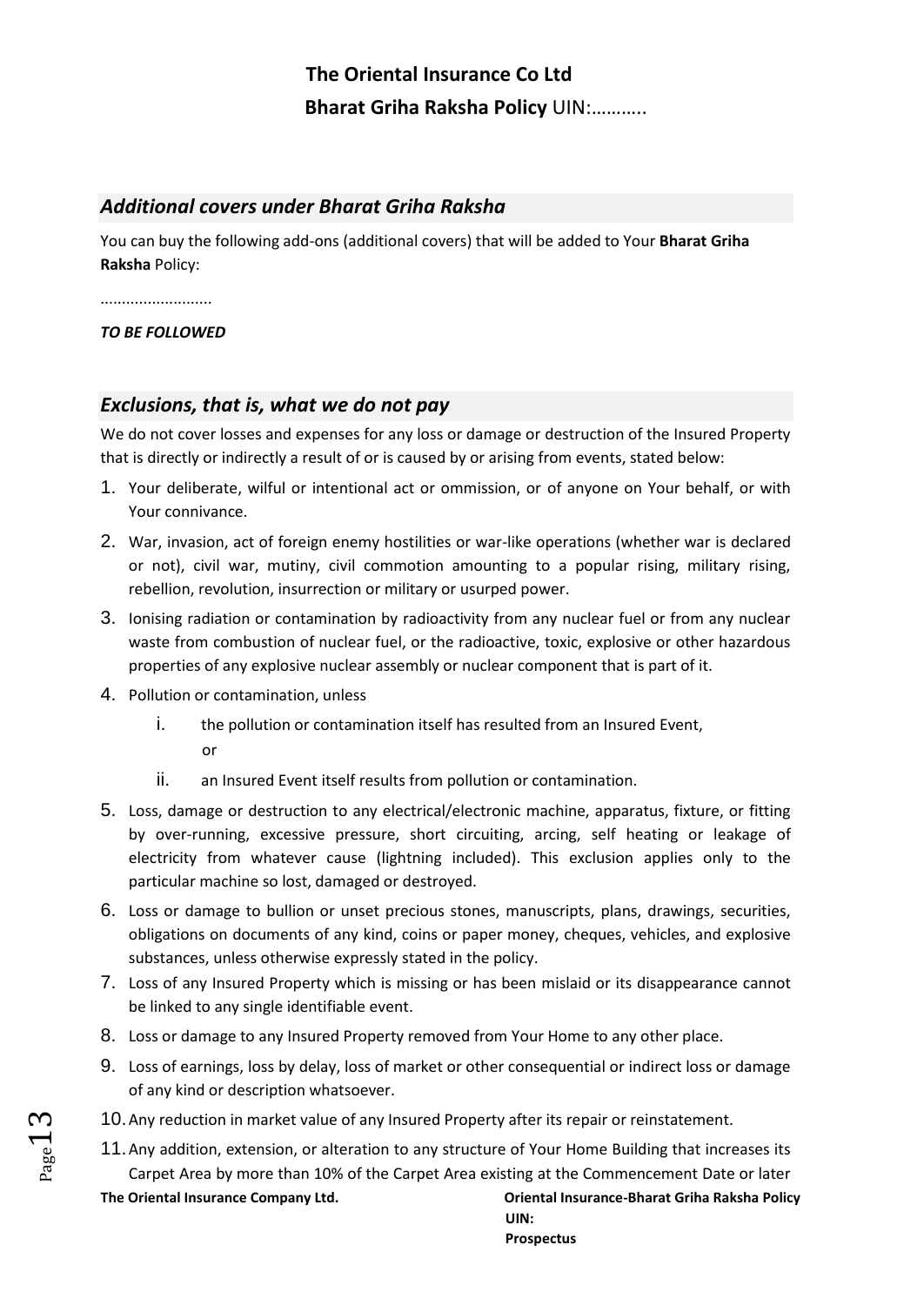renewal of this Policy, unless You have paid additional premium and such addition, extension or alteration is added by Endorsement.

12.Costs, fees or expenses for preparing any claim.

### *Premium*

Premium is the amount you pay to us for the insurance covers. Any insurance cover begins only after we have received the premium.

Premium will be computed as follows –

- 1. **Basic rate including STFI, Earthquake and Terrorism**
- 2. **Addition for Kutcha Construction**
- 3. **Additional Premium for Covers(Inbuilt, Optional and Add-on), if applicable**
- 4. **Discount/Loading based on the risk factors**
- 5. **Taxes as applicable**

## *Changes and Cancellation*

#### **Changes during Policy Period.**

You can choose to make changes to the covers of this Policy as may be permitted by Us. You must make a proposal or request for any change. It will be effective only after We have accepted Your proposal, and You have paid the additional premium where applicable

#### **You can cancel the Policy.**

- 1. **Cancellation at any time:** You can cancel the policy at any time during the policy period. If You cancel the policy, We will refund premium as follows –
	- a. For Long Term Policy(More than 1 Year) –

Refund of premium may be allowed, after charging pro-rata premium for the time the policy period has been in force plus additional 15% thereof.

NB:1 In case policy period remaining is less than 15%of total policy period opted, No refund will be allowed.

NB:2 If the number years policy has run is in decimal it will be rounded off to next whole year for e,g 2.5 years would be treated as 3 years.

b. For Annual Policy –

| Time for which Policy in force | Refund of premium      |
|--------------------------------|------------------------|
| Upto 15 Days                   | 90% of the Annual Rate |
| Upto 1 Month                   | 85% of the Annual Rate |

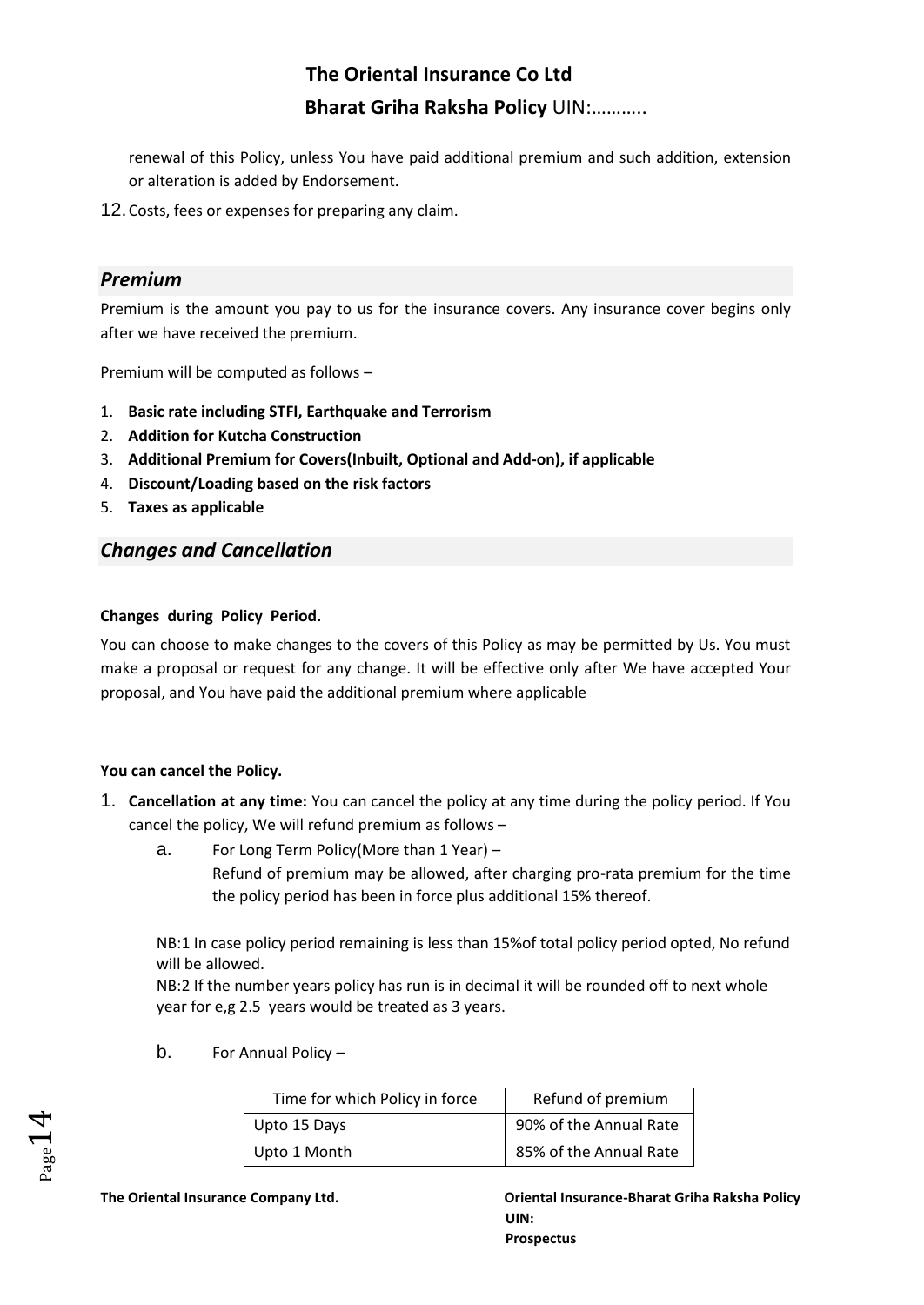## **The Oriental Insurance Co Ltd**

### **Bharat Griha Raksha Policy** UIN:………..

| Upto 2 Months         | 70% of the Annual Rate |
|-----------------------|------------------------|
| Upto 3 Months         | 60% of the Annual Rate |
| Upto 4 Months         | 50% of the Annual Rate |
| Upto 5 Months         | 40% of the Annual Rate |
| Upto 6 Months         | 30% of the Annual Rate |
| Upto 7 Months         | 25% of the Annual Rate |
| Upto 8 Months         | 20% of the Annual Rate |
| Upto 9 Months         | 15% of the Annual Rate |
| Greater than 9 Months | Nil                    |

#### 2. **We can cancel the policy.**

- a. We will not cancel the Policy during the policy period except on the grounds of misrepresentation, non-disclosure of material facts, fraud or noncooperation of the insured.
- b. In case of total loss of Your Home Building in a long term policy where You have decided not to reinstate Your Home Building in favour of a cash settlement of Your claim, We will cancel the policy for the remaining duration of the policy period. In such a case We shall refund the proportionate premium for the un-expired policy years after grossing up the premium paid by You towards long term discount, if any.

### *Making a claim*

You must make a claim for the amount of cover. We will verify the claim and accept it if it is according to the terms and conditions of this Policy.

When you suffer loss or damage to Your Home Building or articles or things in it, You must

- − give notice to us immediately, You must state in this notice
	- i. the Policy Number
	- ii. Your name
	- iii. details of report to the police that You made
	- iv. details of report to any Authority that You made,
	- v. details of the Insured Event,
	- vi. a brief statement of the loss,
	- vii. particulars of any other insurance of Your Home Building or any of your Home Contents,
	- viii. details of loss or damage under any Optional Cover or Add-ons,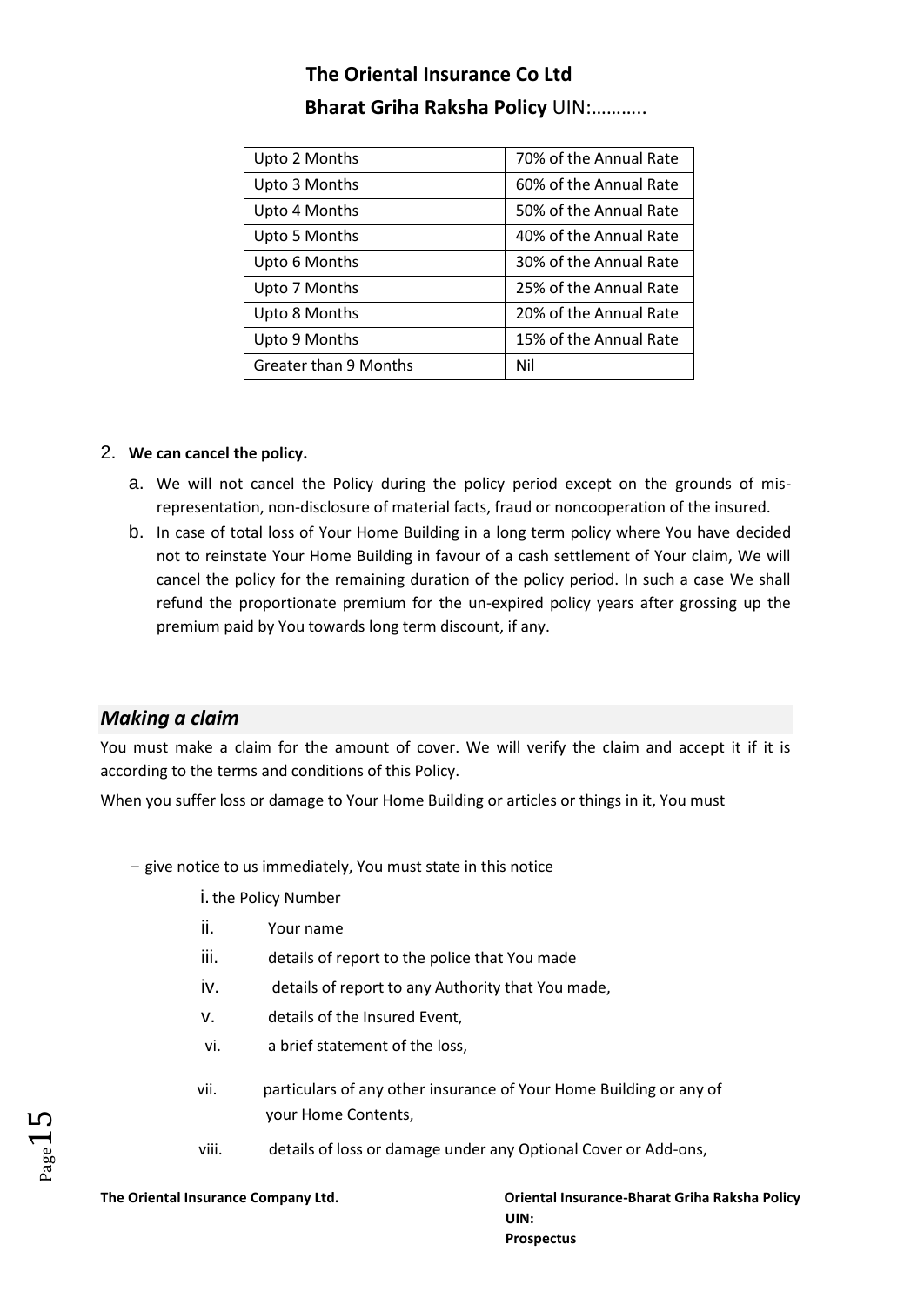- ix. submit photographs of loss or physical damage, wherever possible.
- −report to police, fire authorities and appropriate legal Authorities,
- − take all reasonable steps to prevent further damage to Home Building and Home Contents
- − preserve and collect evidence, take and preserve photographs,
- − assist Us and Our representatives in collecting evidence and details, give Us all information, books of accounts, and other documents,
- − submit claim form at the earliest opportunity but within 30 days from the date You first notice the loss or damage
- -- prove that the Insured Event has happened and prove the extent of Your loss.

### *This Prospectus*

This prospectus gives information only. This is not an insurance contract. Each insurance cover is subject to terms and conditions, which You can read in the **Bharat Griha Raksha** Policy document. You must read the policy document to know the insurance cover fully. You can get a copy of the **Bharat Griha Raksha** Policy from Our branch or from Our website www.orientalinsurance.org.in. For any legal interpretation, policy document will hold.

### *Grievance*

If you have any grievance about any matter relating to the policy, or Our decision on any matter, or Our decision about Your claim, You can pursue Your grievance with

- 1. Our Grievance Redressal Officer
- 2. The Consumer Affairs Department of IRDAI—You can register Your grievance on IRDAI's Integrated Grievance Management System (IGMS),
- 3. The Insurance Ombudsman, depending on the nature of grievance and the financial implication, if any, or
- 4. The Consumer Protection Forum or the Court.

### *About Our Company*

Details can be downloaded from the company website – [www.orientalinsurance.org.in](http://www.orientalinsurance.org.in/)

## **INSURANCE ACT 1938 SECTION 41- Prohibition of Rebates**